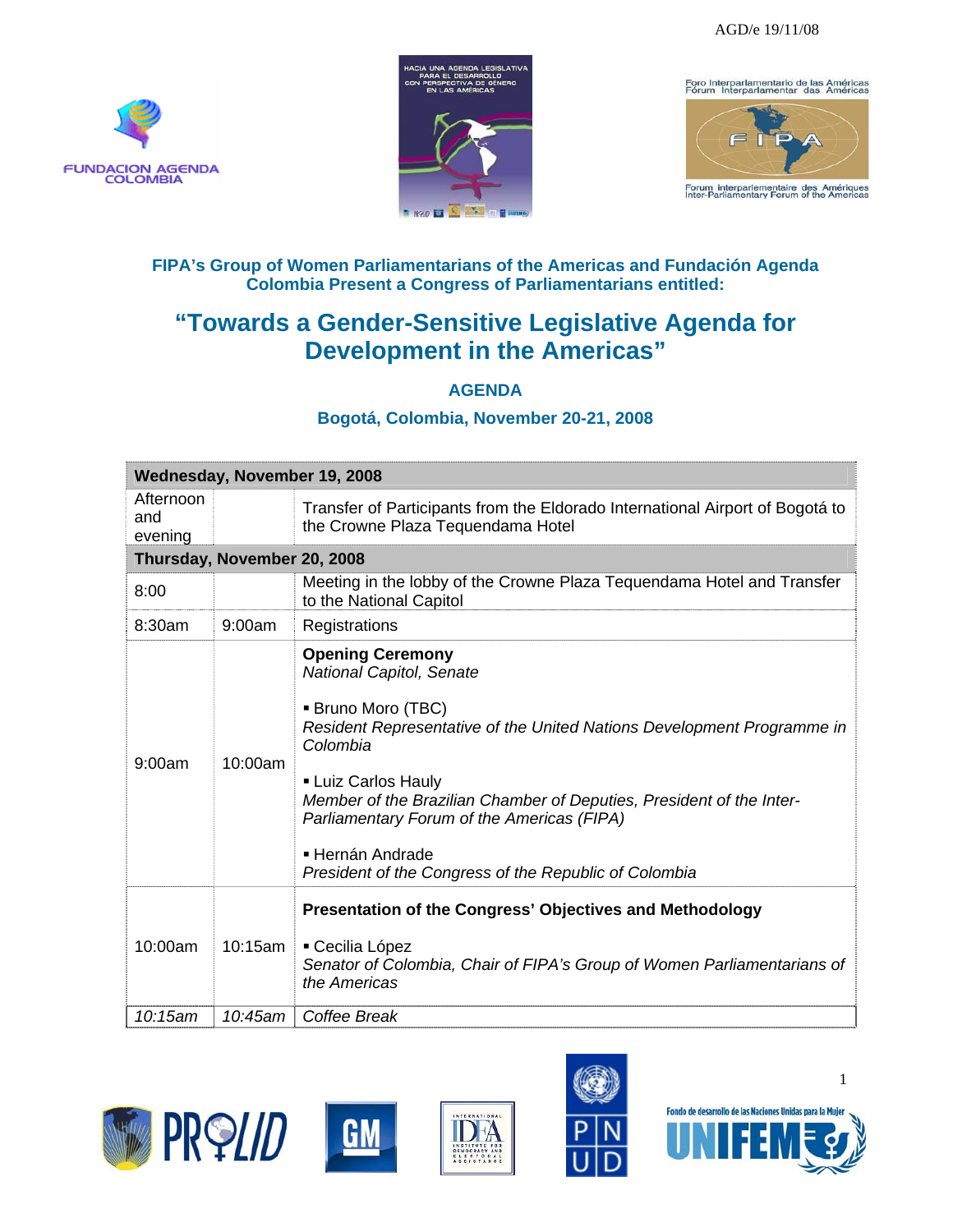







| 10:45am                   | 11:30am            | <b>Session 1: Economic Policies and Gender</b><br>National Capitol, Senate<br>Moderator : Céline Hervieux-Payette<br>Senator of Canada, former President of FIPA and Executive Committee<br>member<br>Alma Espino: Macroenomy and Gender<br>Interdisciplinary Centre of Development Studies. Montevideo, Uruguay<br>• Nancy Patricia Gutiérrez: Comments                                                                                                                                                                                                                           |  |  |
|---------------------------|--------------------|------------------------------------------------------------------------------------------------------------------------------------------------------------------------------------------------------------------------------------------------------------------------------------------------------------------------------------------------------------------------------------------------------------------------------------------------------------------------------------------------------------------------------------------------------------------------------------|--|--|
|                           |                    | Senator of Colombia, Vice-President of FIPA for South America                                                                                                                                                                                                                                                                                                                                                                                                                                                                                                                      |  |  |
| 11:30am                   | 12:30pm            | <b>Parliamentary Dialogue</b>                                                                                                                                                                                                                                                                                                                                                                                                                                                                                                                                                      |  |  |
| 12:30pm                   | 2:30 <sub>pm</sub> | Lunch                                                                                                                                                                                                                                                                                                                                                                                                                                                                                                                                                                              |  |  |
| 2:30pm                    | 3:45pm             | Session 2: International Crisis, Development and Gender:<br><b>Implications for the Americas</b><br>National Capitol, Senate<br>Moderator: Luiz Carlos Hauly<br>Member of the Brazilian Chamber of Deputies, FIPA President<br>Arnaldo Madeira<br>Member of the Brazilian Chamber of Deputies<br>■ María Estela de la Cruz<br>Member of the Chamber of Deputies of the Dominican Republic, Vice-<br><b>President of FIPA for Central America</b><br>Rosemarie Husbands-Mathurin<br>Speaker of the House of Assembly of St. Lucia<br>· Minerva Hernández Ramos<br>Senator of Mexico |  |  |
| 3:45 <sub>pm</sub>        | 4:00pm             | Coffee Break                                                                                                                                                                                                                                                                                                                                                                                                                                                                                                                                                                       |  |  |
| 4:00pm                    | 5:00pm             | <b>Parliamentary Dialogue</b>                                                                                                                                                                                                                                                                                                                                                                                                                                                                                                                                                      |  |  |
| Friday, November 21, 2008 |                    |                                                                                                                                                                                                                                                                                                                                                                                                                                                                                                                                                                                    |  |  |
| 8:00                      |                    | Meeting in the lobby of the Crowne Plaza Tequendama Hotel and Transfer<br>to the National Capitol                                                                                                                                                                                                                                                                                                                                                                                                                                                                                  |  |  |









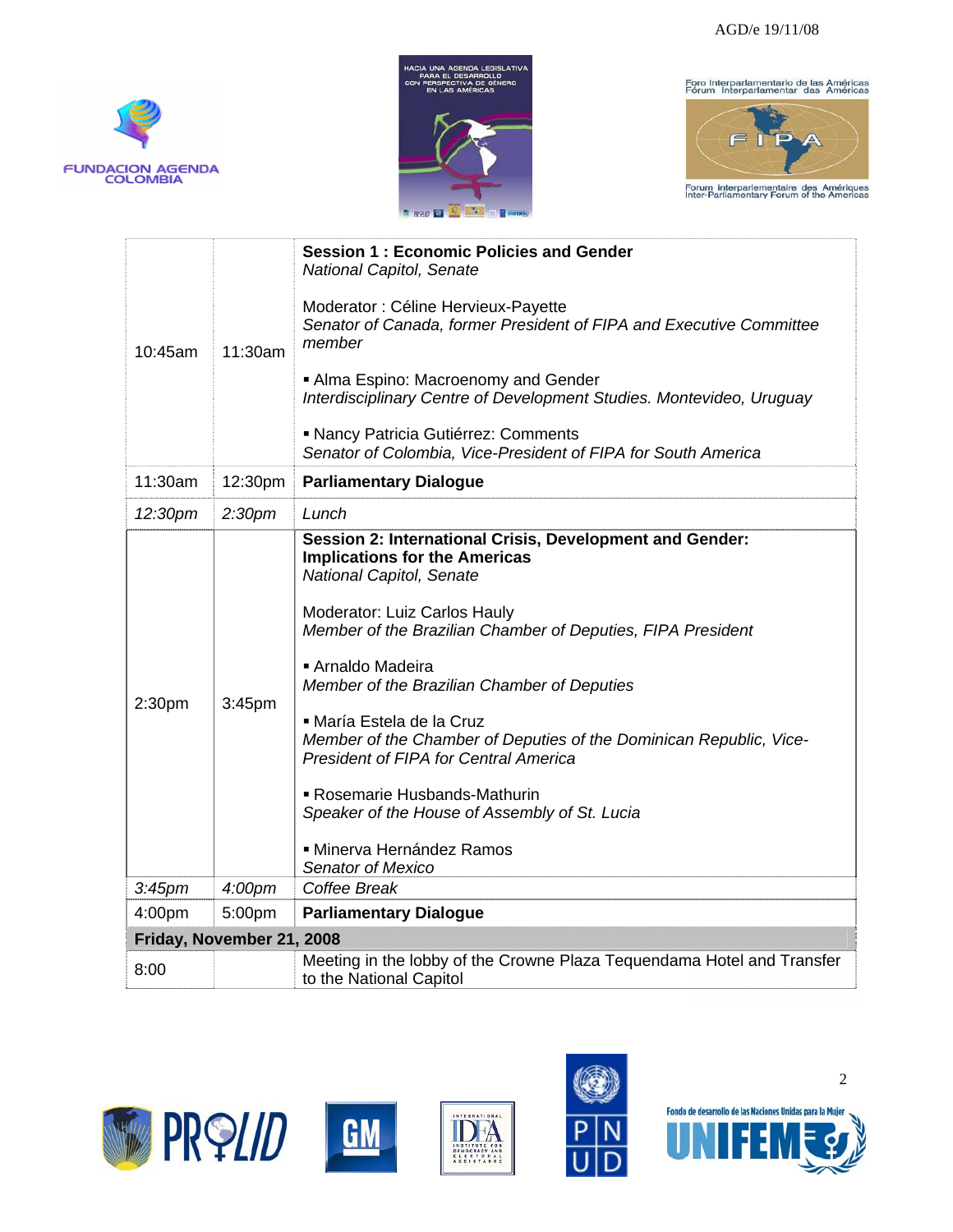



Foro Interparlamentario de las Américas<br>Fórum Interparlamentar das Américas



| 8:30am  | 9:00am             | <b>Session 3: Social Policies, Gender and Development</b><br>National Capitol, Senate<br>Moderator: Gloria Inés Ramírez<br>Senator of Colombia.<br>Danilo Rojas Betancourt.<br>De Justicia, Colombia<br>■ Vivian Roza<br>Inter-American Development Bank, Washington, D.C.                                                                                                                                                                                                                                              |
|---------|--------------------|-------------------------------------------------------------------------------------------------------------------------------------------------------------------------------------------------------------------------------------------------------------------------------------------------------------------------------------------------------------------------------------------------------------------------------------------------------------------------------------------------------------------------|
| 9:00am  | 10:00am            | <b>Parliamentary Dialogue</b>                                                                                                                                                                                                                                                                                                                                                                                                                                                                                           |
| 10:00am | 10:30am            | Coffee Break                                                                                                                                                                                                                                                                                                                                                                                                                                                                                                            |
| 10:30am | 11:00am            | Special presentation: Environmental Sustainability and Gender.<br>• Speaker TBC                                                                                                                                                                                                                                                                                                                                                                                                                                         |
| 11:00am | 11:45am            | Session 4: Democracy, Political-Electoral Reforms and Gender.<br>National Capitol, Senate<br>Moderator: Elsa Gladys Fuentes<br>Senator of Colombia<br>■ Andrew Ellis<br>Director of Operations, International IDEA<br>Raúl Alconada Sempé<br>Senior Advisor of the Secretariat for Political Affairs, Organization of<br><b>American States</b><br>• María Emma Wills<br>Director of the Department of Political Science, University of Los Andes<br>• Oscar Sánchez<br>United Nations Development Programme, Colombia. |
| 11:45am | 12:45pm            | <b>Parliamentary Dialogue</b>                                                                                                                                                                                                                                                                                                                                                                                                                                                                                           |
| 12:45pm | 2:30 <sub>pm</sub> | Lunch                                                                                                                                                                                                                                                                                                                                                                                                                                                                                                                   |